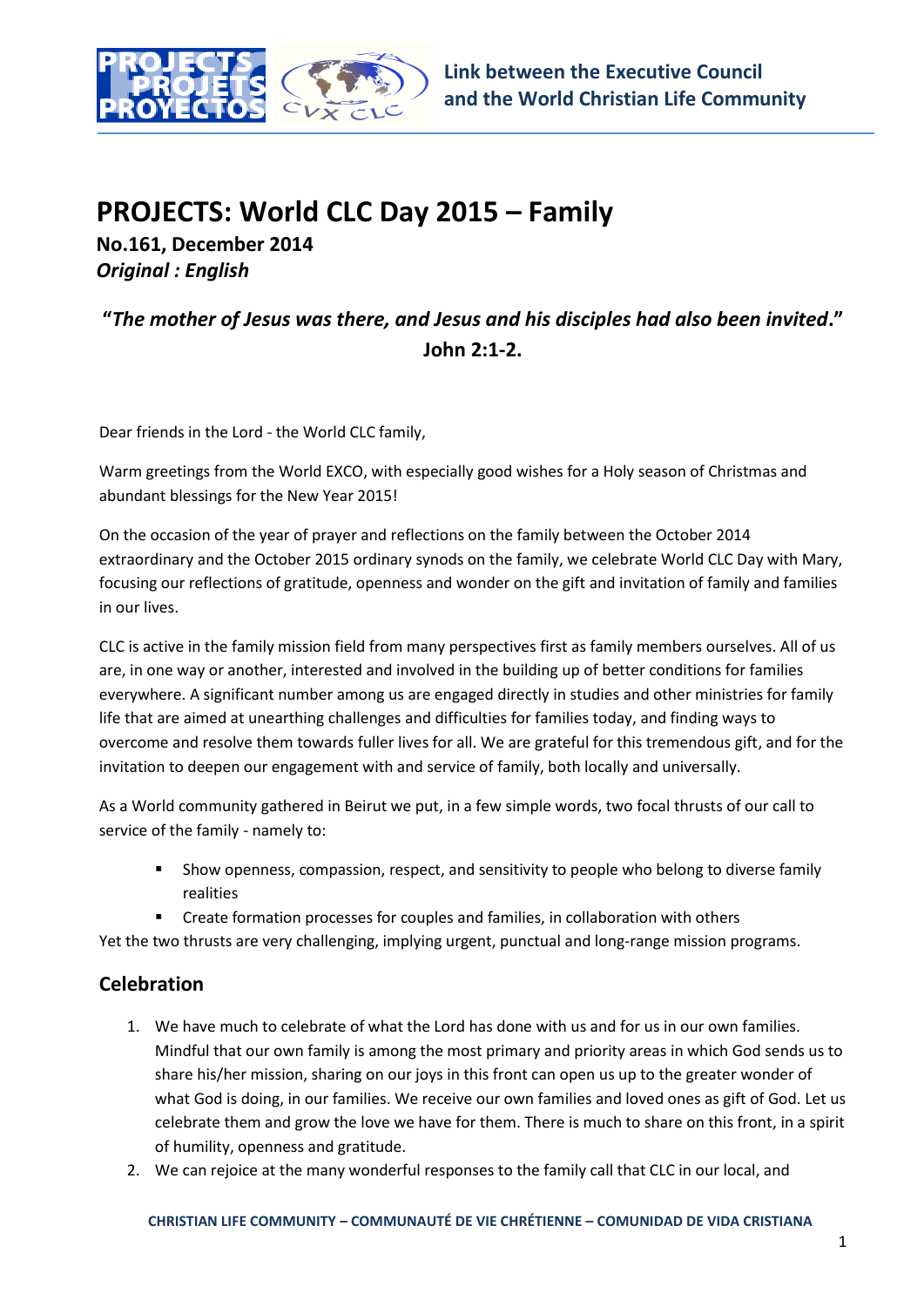

national community and around the world is making. Many CLC members are also in the service of families beyond their own. In some of our communities, we welcome and/or minister to persons from diverse kinds of families. Let us celebrate the privilege of being sent on this choice mission front. Again, we invite our communities to share on the fruitful experiences of mission to diverse family realities, in a spirit of openness, gratitude and increasing availability to the movement of God's Spirit on mission.

In all our countries, we are aware of the need to care for the less traditional forms of family, even when these may differ from country to country. These families experience themselves on the fringes of our faith communities, yet are no less loved by our Lord who wants to draw all to the core of his heart where the love of God is offered with totality (Matthew 23:37). We have some members who go out on the edges and cultivate the courage to care. This care has developed into serious reflection together with these non-traditional families or their members, bringing in the wisdom of their lived experience, their paschal mystery, into the reflection on the mystery that is our mission. Many Christians in non-traditional families are a testimony to love for the Church even though many of them feel that she has not been able to stand by/with them. Are we open to celebrate these signs of the work of the Spirit?

- 3. We are increasing in awareness and understanding of the need to develop and share tools for supporting members of families within their diverse realities and their loved ones. In some countries, we have developed a strong tradition for mission to families and we have resources that we can share with the community across the world.
- 4. In our times, we have experienced a simultaneous call, along with the universal Church, to reflect on how much more we can do in this privileged field. We cannot take it for granted that in many countries at the same time, the CLC community rises in awareness of the tremendous challenge and possibility/opportunity offered by families in our mission.

## **Challenge**

1. None of our own family situations are perfect. Indeed, all of our families journey with many imperfections. We all stand in need of that compassion and sensitivity that our Lebanon mandate calls us to. Some of us live the experience of loneliness, disappointment and a sense of exclusion because of certain realities in our family situations. Each one of us can ask ourselves, am I aware and accepting of my fragility and brokenness in the way I live in and with my family? How can I learn to speak/share about such vulnerability?

In our conversations on our families we have/may become aware that we need to grow in a spirit of companionship and compassion in the face of some of the difficulties at hand. How prepared are we, as individuals and communities, to share about such experiences of disenchantment? How might we develop the skills to live with and speak about disillusionment within our families and communities?

2. Many families or their members are unable to stay in faith community during and after perceived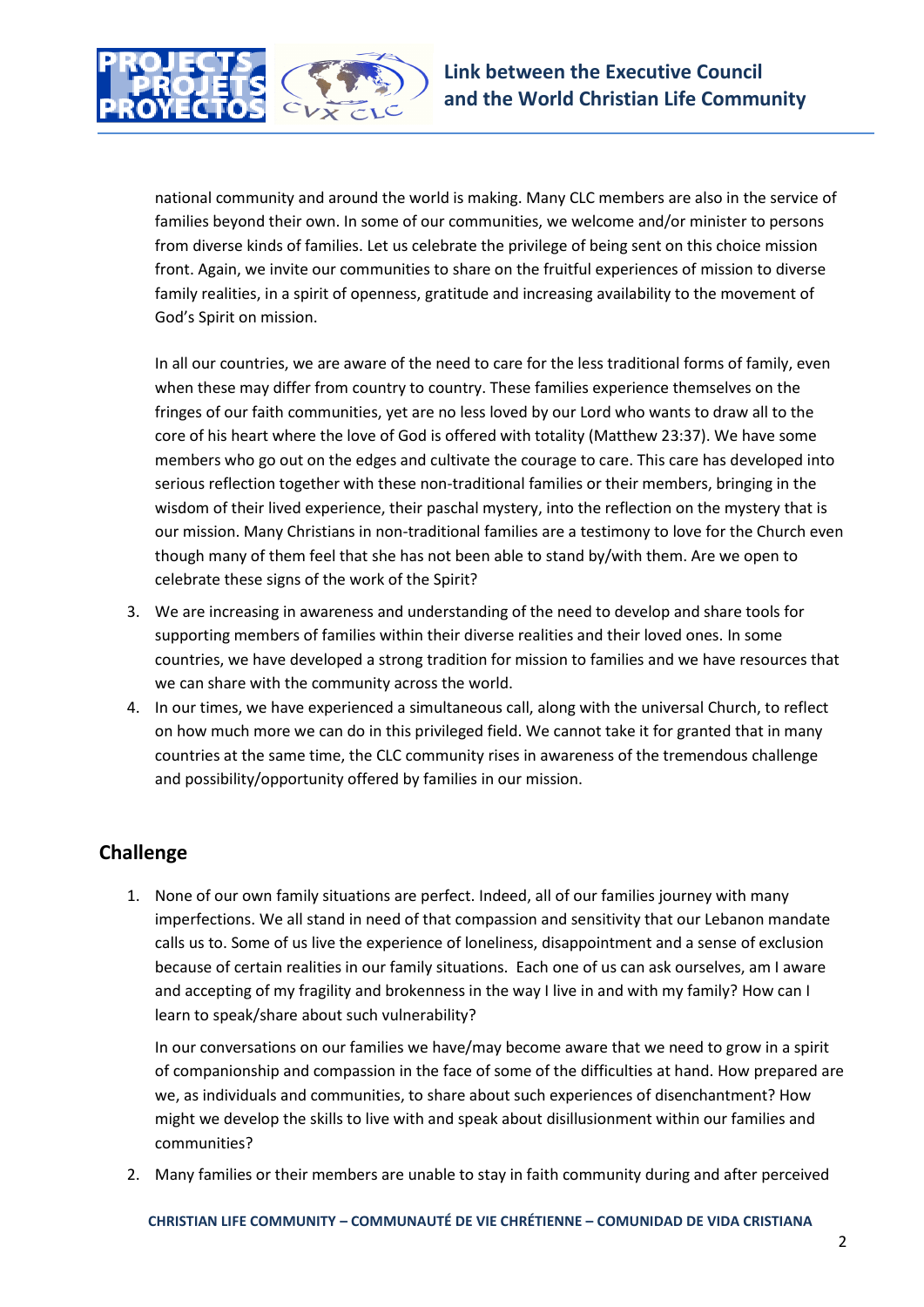

experiences of failure, perhaps because we may have subtly 'outlawed' failure - especially on the marriage and family front - from our conversations. It is possible to have a 'triumphalist' approach to our family lives in our communities, which may not welcome and support those who are struggling, or whose family way of life we do not understand, condone or share. We may need to learn how to build safety nets for those who are different and those whose experiences may be perceived as 'failure'. Mary, our mother and model, can instruct our hearts and community on how to bring those who 'have no wine' to the Lord, and how to fill their jars in readiness for the action of God on their behalf.

- 3. We are learning that conversation on families whatever their type or realities belongs to the family conversation. If we separate the conversation about non-traditional kinds of families from that of the traditional family we run the risk of putting all these conversations out of perspective. If traditional-type family discourses ignore the non-traditional family experience, they close themselves off from the wholeness of human family experience. Yet we lay people, live our vocation in the marketplace of reality. All families are about persons and their experiences, their need to love and to belong.
- 4. As we open ourselves more deeply, we may also find that there is much that has been forgotten or even neglected. There are families in our neighborhoods and countries which are locked out of pathways to fuller life, both in society generally, and in our faith communities, due perhaps to barriers that we have not done enough to remove. Indeed, these may be families very close to us.

## **Courage**

 $\overline{\phantom{a}}$ 

- $\pm$  What have we done for Christ in the family?
- $\pm$  What are we doing for Christ in the family?
- $\pm$  What will we do for Christ in the family?

During this year, the Pope has invited us to be engaged together with our local churches, in the discussions around the 62 paragraphs produced by the extra-ordinary synod, moving towards the ordinary synod with hope that as a Church, we shall find more compassionate and life-giving pastoral attitudes and orientations to all families. We urge our World Community to join this pilgrimage with the Universal Church, collaborating in initiatives and efforts with other ecclesial communities, bringing in the gift of our Ignatian tools into the discernment of God's gifts to the family in our times, and receiving from the wealth of others wherever possible. With Mary, as at the marriage of Cana, we can prayerfully read the lineamenta for the 2015 synod<sup>1</sup> in our communities, and carefully choose those about which we are called to bring our contribution, 'filling the jars' in a spirit of generosity and openness to the action of God. Like Mary (Luke 2:19) let us, "with true spiritual discernment, … [seek] to find concrete solutions to so many difficulties and innumerable challenges that families must confront; to give answers to the many discouragements that

<sup>1</sup> [http://www.vatican.va/roman\\_curia/synod/documents/rc\\_synod\\_doc\\_20141209\\_lineamenta-xiv-assembly\\_en.html](http://www.vatican.va/roman_curia/synod/documents/rc_synod_doc_20141209_lineamenta-xiv-assembly_en.html)